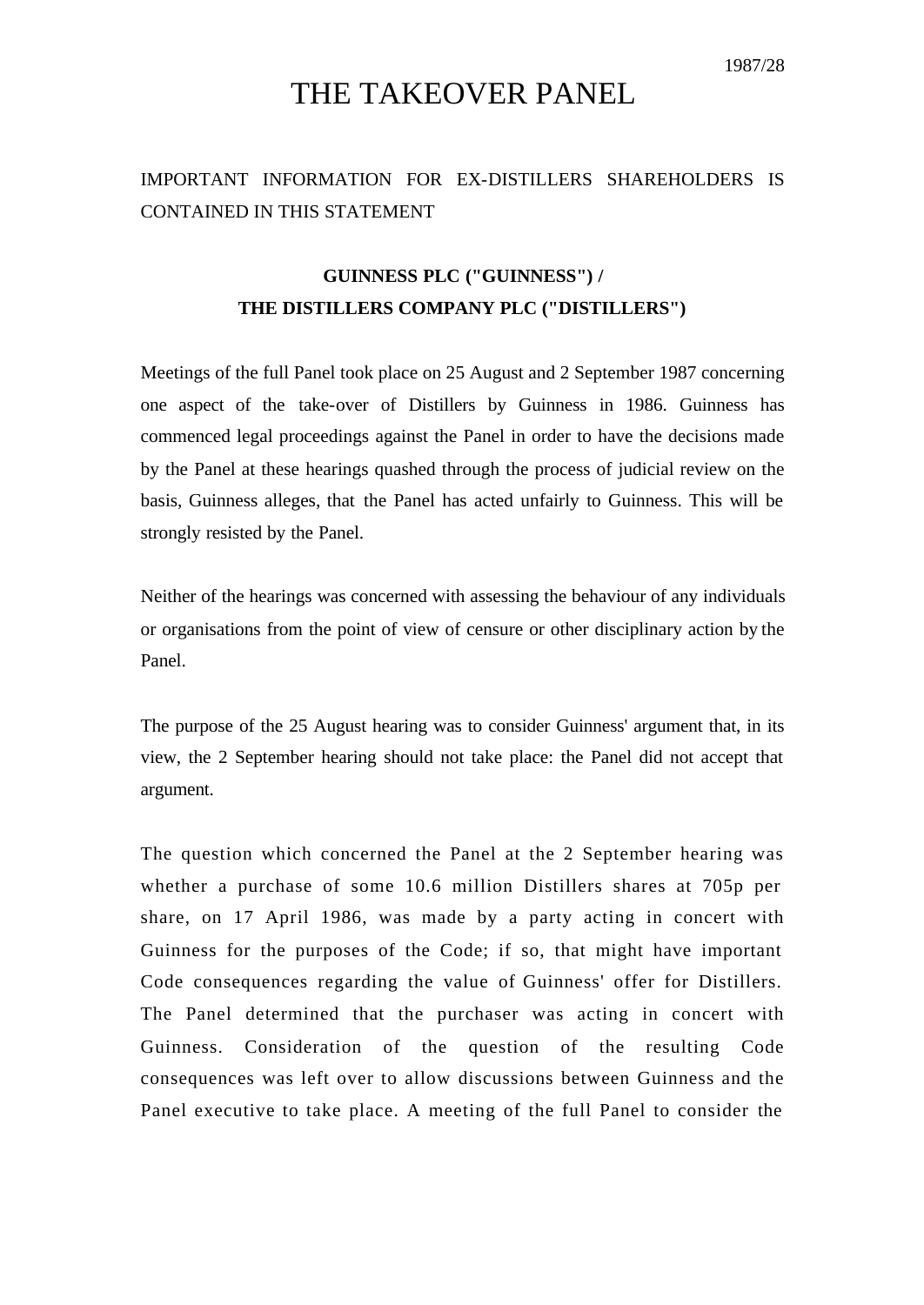consequences was due to take place on 12 November but was postponed at the request of Guinness, legal proceedings having been commenced on 28 October.

The Panel had agreed to Guinness' request that it should be able to appeal the Panel's decisions made on 25 August and 2 September to the Appeal Committee of the Panel, but considered that any such appeal should be heard following the Panel's outstanding decision on consequences. Accordingly no meeting of the Appeal Committee has yet taken place.

If the Panel's decision on the acting in concert question continues to stand, one possible consequence is that the cash alternative under Guinness' offer for Distillers will be considered by the Panel to have been inadequate. This may mean that certain ex-Distillers shareholders will in due course become entitled to further payments. In that event, it may be necessary for such shareholders to produce evidence of certain transactions in Guinness shares and Distillers shares, in order to establish an entitlement. The Panel is concerned that, given the potential delay in the Panel's processes arising out of the current legal proceedings, persons who may have a future entitlement should not act to their detriment in the meantime. The Panel is therefore issuing the following advice:-

- 1. ACCEPTORS OF GUINNESS' CASH ALTERNATIVE should retain all evidence they may have of their acceptances.
- 2. ACCEPTORS OF GUINNESS' BASIC OFFER, which included Guinness ordinary stock units, (whether or not they elected for extra convertible preference shares or more Guinness ordinary stock units under the offer):

- should retain all evidence they may have of their acceptances;